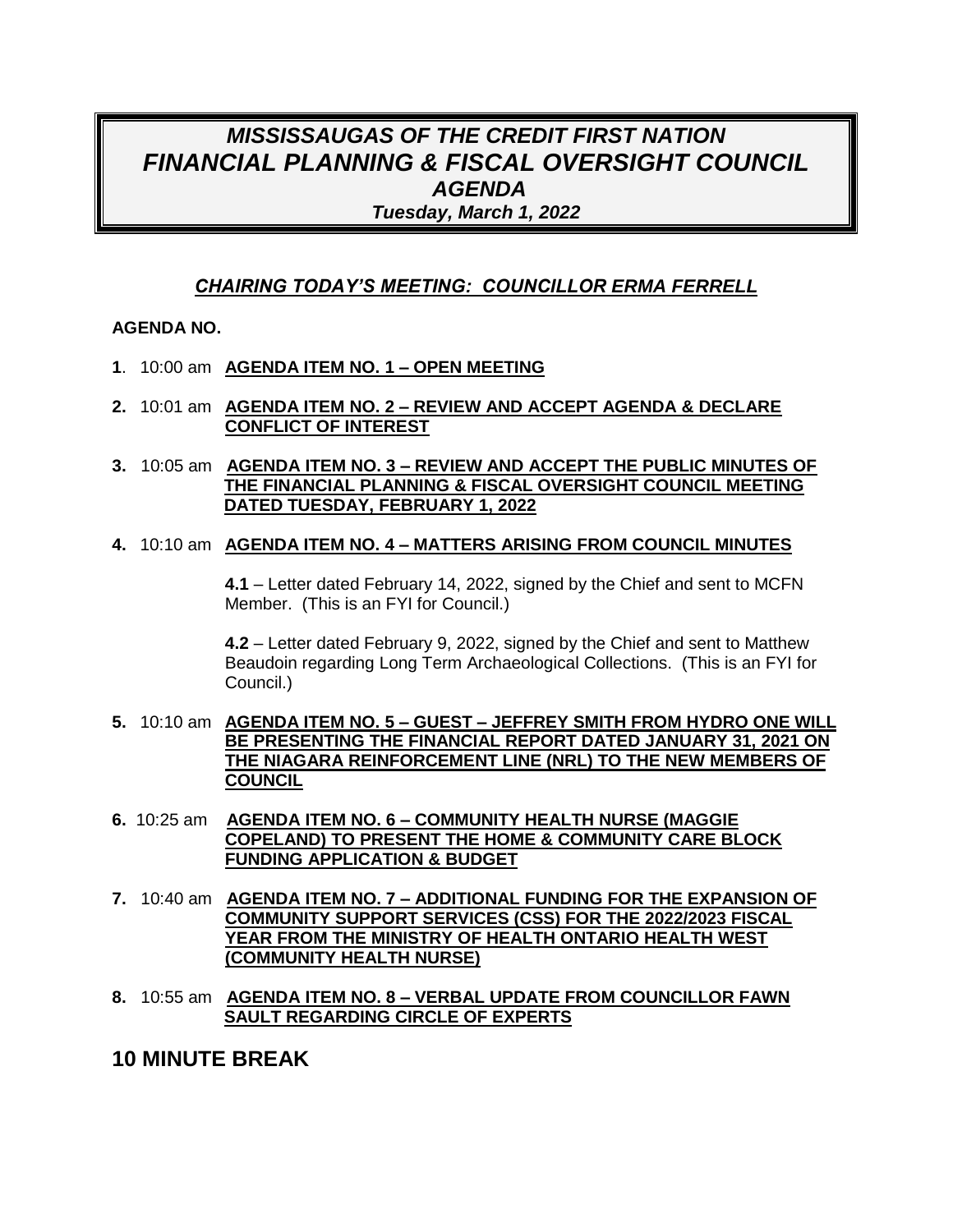- **9.** 11:10 am **AGENDA ITEM NO. 9 – FINANCIAL STATEMENTS DATED JANUARY 31, 2022 (FINANCE DIRECTOR)**
- **10.** 11:25 am **AGENDA ITEM NO. 10 – MAY 24, 2022 COUNCIL MEETING (KK)**
- **11.** 11:35 am **AGENDA ITEM NO. 11 – NATHAN TIDRIDGE – QUEEN'S JUBILEE FOREST PROJECT (EF)**
- **12.** 11:45 am **AGENDA ITEM NO. 12 – MOTION TO BE READ INTO THE MINUTES – COMMUNITY SUPPORT SERVICES FUNDING (THIS MOTION WAS APPROVED VIA EMAIL)**
- **13.** 11:50 am **AGENDA ITEM NO. 13 – MOTION TO BE READ INTO THE MINUTES – ONE-TIME COVID FUNDING (THIS MOTION WAS APPROVED VIA EMAIL)**
- **14.** 12:00 pm **AGENDA ITEM NO. 14 – OTHER/NEW BUSINESS**
	- **a) SHORT FILM DONATION FROM NICK PILGRIM (CHIEF FINANCIAL OFFICER**
	- **b)**
	- **c)**

**LUNCH BREAK – 12:00 TO 12:45 PM – NOTE: CHAR WILLSON WILL BE SERVING HAM & CHEESE SANDWICHES, VEGETABLE SOUP, CAESAR SALAD & BANANA BREAD FOR LUNCH.**

# **IN-CAMERA ITEMS**

- **15.** 12:45 pm **AGENDA ITEM NO. 15 – IN-CAMERA ITEM**
- **16.** 12:55 pm **AGENDA ITEM NO. 16 – IN-CAMERA ITEM**
- **17.** 1:05 pm **AGENDA ITEM NO. 17 – IN-CAMERA ITEM**
- **18.** 1:20 pm **AGENDA ITEM NO. 18 – IN-CAMERA ITEM**
- **19.** 1:30 pm **AGENDA ITEM NO. 19 – IN-CAMERA ITEM**
- **20.** 1:45 pm **AGENDA ITEM NO. 20 – IN-CAMERA ITEM**
- **21.** 1:15 pm **AGENDA ITEM NO. 21 – IN-CAMERA ITEM**
- **22.** 1:30 pm **AGENDA ITEM NO. 22 – IN-CAMERA ITEM**